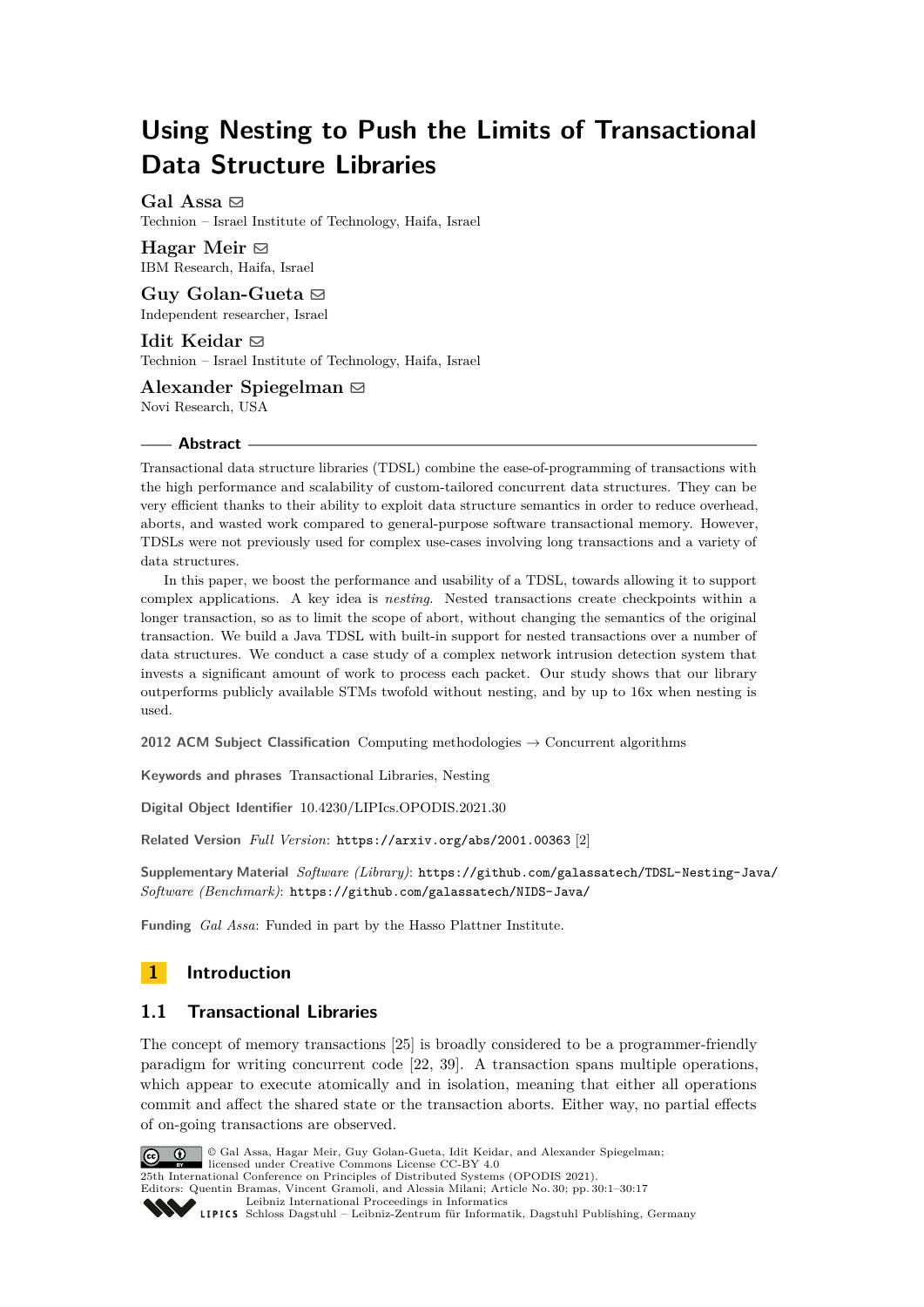# **30:2 Using Nesting to Push the Limits of Transactional Data Structure Libraries**

Despite their appealing ease-of-programming, software transactional memory (STM) toolkits [\[6,](#page-14-1) [24,](#page-15-3) [37\]](#page-15-4) are seldom deployed in real systems due to their huge performance overhead. The source of this overhead is twofold. First, an STM needs to monitor all random memory accesses made in the course of a transaction (e.g., via instrumentation in VM-based languages [\[28\]](#page-15-5)), and second, STMs abort transactions due to conflicts. Instead, programmers widely use concurrent data structure libraries [\[40,](#page-15-6) [30,](#page-15-7) [21,](#page-15-8) [5\]](#page-14-2), which are much faster but guarantee atomicity only at the level of a single operation on a single data structure.

To mitigate this tradeoff, Spiegelman et al. [\[41\]](#page-15-9) have proposed *transactional data structure libraries (TDSL)*. In a nutshell, the idea is to trade generality for performance. A TDSL restricts transactional access to a pre-defined set of data structures rather than arbitrary memory locations, which eliminates the need for instrumentation. Thus, a TDSL can exploit the data structures' semantics and structure to get efficient transactions bundling a sequence of data structure operations. It may further manage aborts on a semantic level, e.g., two concurrent transactions can simultaneously change two different locations in the same list without aborting. While the original TDSL library  $[41]$  was written in C++, we implement our version in Java. We offer more background on TDSL in Section [2.](#page-2-0)

Quite a few works [\[29,](#page-15-10) [9,](#page-14-3) [46,](#page-16-0) [31\]](#page-15-11) have used and extended TDSL and similar approaches like STO [\[26\]](#page-15-12) and transactional boosting [\[23\]](#page-15-13). These efforts have shown good performance for fairly short transactions on a small number of data structures. Yet, despite their improved scalability compared to general purpose STMs, TDSLs have also not been applied to long transactions or complex use-cases. A key challenge arising in long transactions is the high potential for aborts and the large penalty that such aborts induce as much work is wasted.

# **1.2 Our Contribution**

**Transactional nesting.** In this paper we push the limits of the TDSL concept in an attempt to make it more broadly applicable. Our main contribution, presented in Section [3,](#page-3-0) is facilitating long transactions via *nesting* [\[33\]](#page-15-14). Nesting allows the programmer to define nested *child* transactions as self-contained parts of larger *parent* transactions. This controls the program flow by creating *checkpoints*; upon abort of a nested child transaction, the checkpoint enables retrying only the child's part and not the preceding code of the parent. This reduces wasted work, which, in turn, improves performance. At the same time, nesting does not relax consistency or isolation, and continues to ensure that the entire parent transaction is executed atomically. We focus on *closed nesting* [\[42\]](#page-16-1), which, in contrast to so-called flat nesting, limits the scope of aborts, and unlike open nesting [\[35\]](#page-15-15), is generic and does not require semantic constructs.

The flow of nesting is shown in Algorithm [1.](#page-2-1) When a child commits, its local state is migrated to the parent but is not yet reflected in shared memory. If the child aborts, then the parent transaction is checked for conflicts. And if the parent incurs no conflicts in its part of the code, then only the child transaction retries. Otherwise, the entire transaction does. It is important to note that the semantics provided by the parent transaction are not altered by nesting. Rather, nesting allows programmers to identify parts of the code that are more likely to cause aborts and encapsulate them in child transactions in order to reduce the abort rate of the parent.

Yet nesting induces an overhead which is not always offset by its benefits. We investigate this tradeoff using microbenchmarks. We find that nesting is helpful for highly contended operations that are likely to succeed if retried. We also find that nested variants of TDSL improve performance of state-of-the-art STMs with transaction friendly data structures.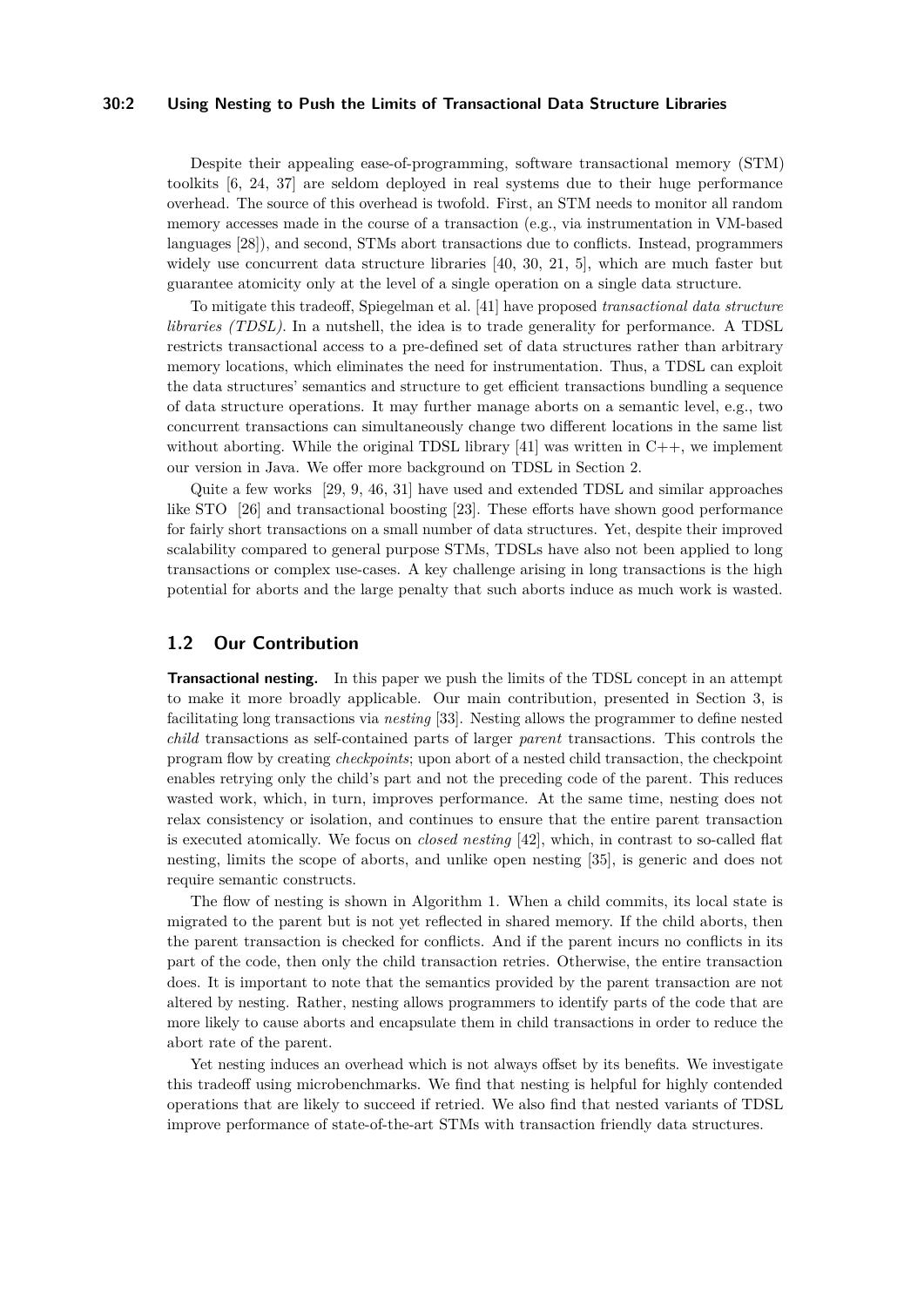| $1:$ TXbegin() |               |                                                            |  |  |  |  |
|----------------|---------------|------------------------------------------------------------|--|--|--|--|
| 2:             | Parent code   | $\triangleright$ On abort – retry parent                   |  |  |  |  |
| 3:             | nTXbegin()    | $\triangleright$ Begin child transaction                   |  |  |  |  |
| 4:             | [Child code]  | $\triangleright$ On abort – retry child or parent          |  |  |  |  |
| 5:             | nTXend()      | $\triangleright$ On commit – migrate changes to parent     |  |  |  |  |
| 6:             | [Parent code] | $\triangleright$ On abort – retry parent                   |  |  |  |  |
| $7:$ TXend()   |               | $\triangleright$ On commit – apply changes to shared state |  |  |  |  |

<span id="page-2-1"></span>**Algorithm 1** Transaction flow with nesting.

**NIDS benchmark.** In Section [4](#page-8-0) we introduce a new benchmark of a *network intrusion detection system (NIDS)* [\[19\]](#page-15-16), which invests a fair amount of work to process each packet. This benchmark features a pipelined architecture with long transactions, a variety of data structures, and multiple points of contention. It follows one of the designs suggested in [\[19\]](#page-15-16) and executes significant computational operations within transactions, making it more realistic than existing intrusion-detection benchmarks (e.g., [\[27,](#page-15-17) [32\]](#page-15-18)).

**Enriching the library.** In order to support complex applications like NIDS, and more generally, to increase the usability of TDSLs, we enrich our transactional library in Section [3](#page-3-0) with additional data structures – producer-consumer pool,  $log$ , and stack – all of which support nesting. The TDSL framework allows us to custom-tailor to each data structure its own concurrency control mechanism. We mix optimism and pessimism (e.g., stack operations are optimistic as long as a child has popped no more than it pushed, and then they become pessimistic), and also fine tune the granularity of locks (e.g., one lock for the whole stack versus one per slot in the producer-consumer pool).

**Evaluation.** In Section [5,](#page-10-0) we evaluate our NIDS application. We find that nesting can improve performance by up to 8x. Moreover, nesting improves scalability, reaching peak performance with as many as 40 threads as opposed to 28 without nesting.

**Summary of contributions.** This paper is the first to bring nesting into transactional data structure libraries and also the first to implement closed nesting in sequential STMs. We implement a Java version of TDSL with built-in support for nesting. Via microbenchmarks, we explore when nesting is beneficial and show that in some scenarios, it can greatly reduce abort rates and improve performance. We build a complex network intrusion detection application, while enriching our library with the data structures required to support it. We show that nesting yields significant improvements in performance and abort rates.

# <span id="page-2-0"></span>**2 A Walk down Transactional Data Structure Lane**

Our algorithm builds on ideas used in TL2 [\[6\]](#page-14-1), which is a generic STM framework, and in TDSL [\[41\]](#page-15-9), which suggests forgoing generality for increased efficiency. We briefly overview their modus operandi as background for our work.

The TL2 [\[6\]](#page-14-1) algorithm introduced a version-based approach to STM. The algorithm's building blocks are version clocks, read-sets, write-sets, and a per-object lock. A *global version clock (GVC)* is shared among all threads. A transaction has its own *version clock (VC)*, which is the value of GVC when the transaction begins. A shared object has a version, which is the VC of the last transaction that modified it. The read- and write-sets consist of references to objects that were read and written, respectively, in a transaction's execution.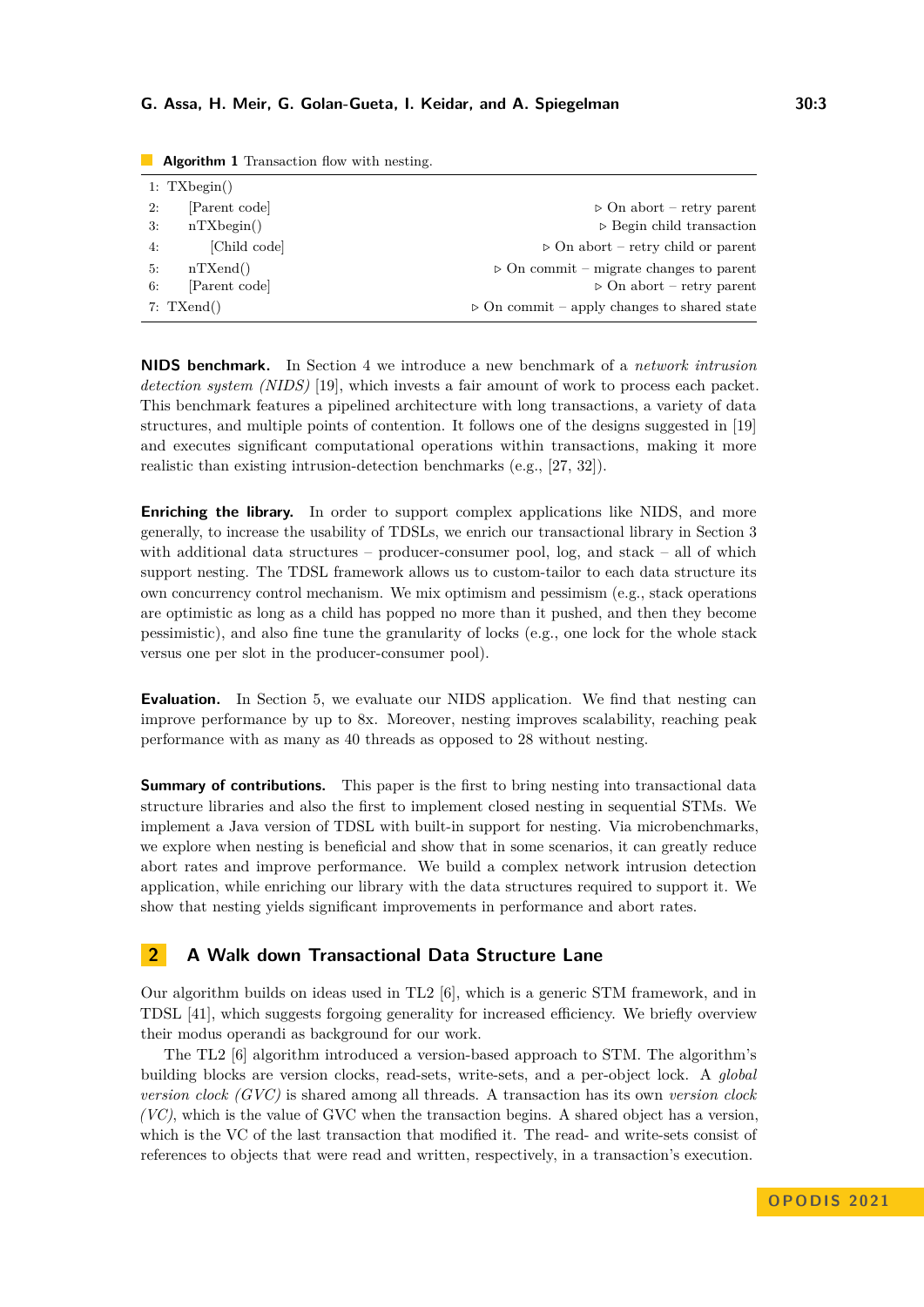## **30:4 Using Nesting to Push the Limits of Transactional Data Structure Libraries**

Version clocks are used for *validation*: Upon read, the algorithm first checks if the object is locked and then the VC of the read object is compared to the transaction's VC. If the object is locked or its VC is larger than the transaction's, then we say the validation *fails*, and the transaction aborts. Intuitively, this indicates that there is a *conflict* between the current transaction, which is reading the object, and a concurrent transaction that writes to it.

At the end of a transaction, all the objects in its write-set are locked and then every object in the read-set is revalidated. If this succeeds, the transaction commits and its write-set is reflected to shared memory. If any lock cannot be obtained or any of the objects in the read-set does not pass validation, then the transaction aborts and retries.

*Opacity* [\[18\]](#page-14-4) is a safety property that requires every transaction (including aborted ones) to observe only *consistent* states of the system that could have been observed in a sequential execution. TL2's read-time validation (described above) ensures opacity.

In TDSL, the TL2 approach was tailored to specific data structures (skiplists and queues) so as to benefit from their internal organization and semantics. TDSL's skiplists use small read- and write-sets capturing only accesses that induce conflicts at the data strucutre's semantic level. For example, whereas TL2's read-set holds all nodes traversed during the lookup of a particular key, TDSL's read-set keeps only the node holding this key. In addition, whereas TL2 uses only optimistic concurrency-control (with commit-time locking), TDSL's queue uses a semi-pessimistic approach. Since the head of a queue is a point of contention, *deq* immediately locks the shared queue (although the actual removal of the object from the queue is deferred to commit time); the *enq* operation remains optimistic.

Note that TDSL is less general than generic STMs: STM transactions span all memory accesses within a transaction, which is enabled, e.g., by instrumentation of binary code [\[1\]](#page-14-5) and results in large read- and write-sets. TDSL provides transactional semantics within the confines of the library's data structures while other memory locations are not accessed transactionally. This eliminates the need for instrumenting code.

# <span id="page-3-0"></span>**3 Adding Nesting to TDSL**

We introduce nesting into TDSL. Section [3.1](#page-3-1) describes the correct behavior of nesting and offers a general scheme for making a transactional *data structure (DS)* nestable. Section [3.2](#page-5-0) then demonstrates this technique in the two DSs supported by the original TDSL – queue and skiplist. We restrict our attention to a single level of nesting for clarity, as we could not find any example where deeper nesting is useful. However, deeper nesting could be supported along the same lines if required, via migrating the descendant's local state to its ancestor as described in *nCommit* below. In Section [3.3](#page-6-0) we use microbenchmarks to investigate when nesting is useful and when less so, and to compare our library's performance with transactional data structures used on top of general purpose STMs. The nestable log, stack, and producer-consumer pool are described in Section [3.4](#page-7-0)

# <span id="page-3-1"></span>**3.1 Nesting Semantics and General Scheme**

Nesting is a technique for defining child sub-transactions within a transaction. A child has its own local state (read- and write-sets), and it may also observe its parent's local state. A child transaction's commit migrates its local state to its parent but not to shared memory visible by other threads. Thus, the child's operations take effect when the parent commits, and until then remain unobservable.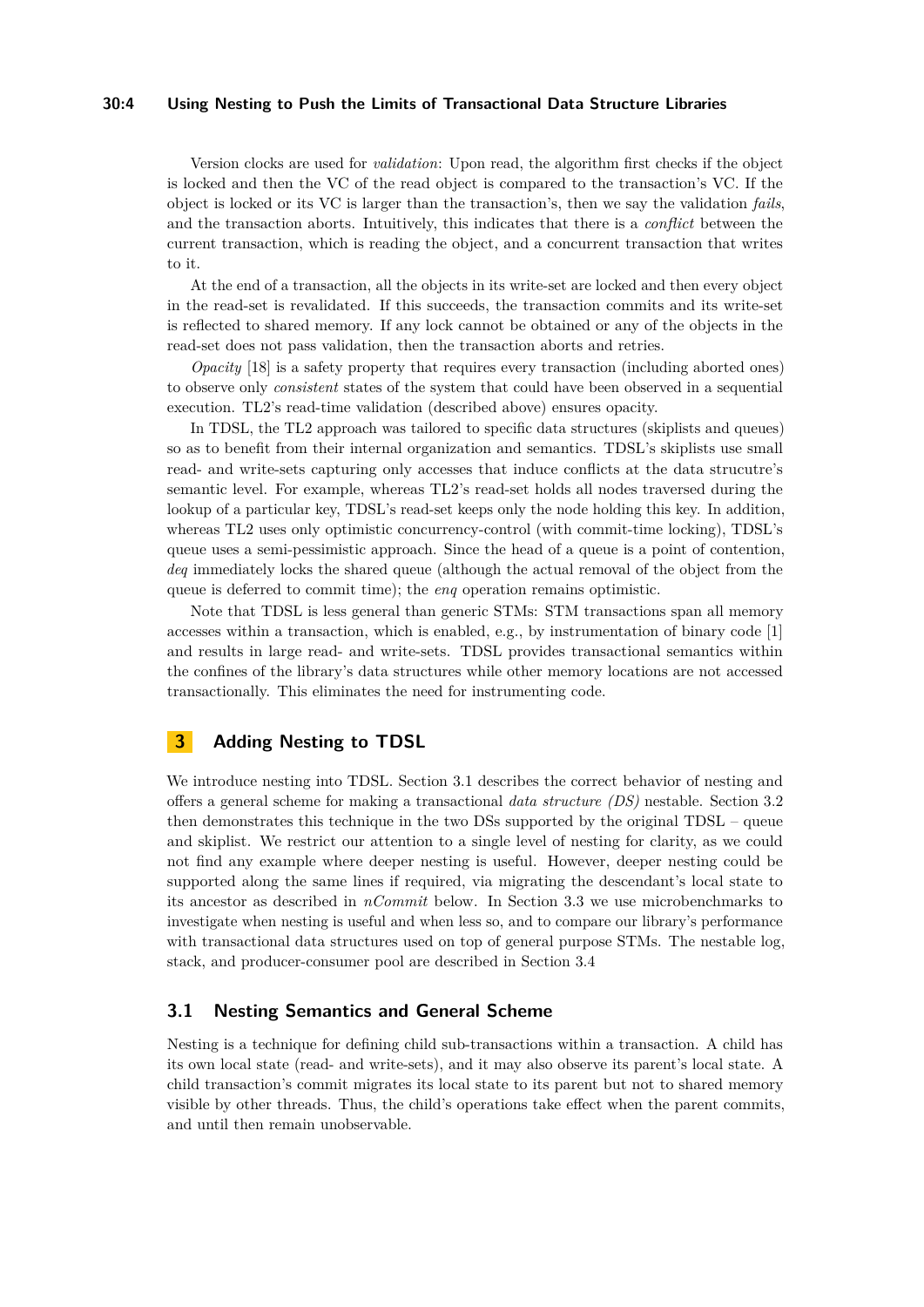**Correctness.** A nested transaction implementation ought to ensure that (1) nested operations are not visible in the shared state until the parent commits; and (2) upon a child's commit, its operations are correctly reflected in the parent's state exactly as if all these operations were executed as part of the parent. In other words, nesting part of a transaction does not change its externally visible behavior.

<span id="page-4-1"></span>**Implementation scheme.** In our approach, the child uses its parent's VC. This way, the child and the parent observe the shared state at the same "logical time" and so read validations ensure that the combined state observed by both of them is consistent, as required for opacity.

Algorithm [2](#page-4-0) introduces general primitives for nesting arbitrary DSs. The *nTXbegin* and *nCommit* primitives are exposed by the library and may be called by the user as in Algorithm [1.](#page-2-1) When user code operates on a transactional DS managed by the library for the first time, it is registered in the transaction's childObjectList, and its local state and lockSet are initialized empty. *nTryLock* may be called from within the library, e.g., a nested dequeue calls *nTryLock*. Finally, *nAbort* may be called by both the user and the library.

We offer the *nTryLock* function to facilitate pessimistic concurrency control (as in TDSL's queues), where a lock is acquired before the object is accessed. This function (1) locks the object if it is not yet locked; and (2) distinguishes newly acquired locks from ones that were acquired by the parent. The latter allows the child to release its locks without releasing ones acquired by its parent.

A nested commit, *nCommit*, validates the child's read-set in all the transaction's DSs *without* locking the write-set. If validation is successful, the child migrates its local state to the parent, again, in all DSs, and also makes its parent the owner of all the locks it holds. To this end, every nestable DS must support *migrate* and *validate* functions, in addition to nested versions of all its methods.

<span id="page-4-0"></span>**Algorithm 2** Nested begin, lock, commit, and abort.

| 1: procedure NTXBEGIN |                                                                                       | 14: <b>procedure</b> NCOMMIT |                                                  |  |
|-----------------------|---------------------------------------------------------------------------------------|------------------------------|--------------------------------------------------|--|
| 2:                    | alloc childObjectList, init empty                                                     |                              | for each obj in childObjectList do<br>15:        |  |
| 3: On first access to |                                                                                       | 16:                          | validate obj with parent's VC                    |  |
|                       | obj in child transaction                                                              |                              | <b>if</b> validation fails                       |  |
| 4:                    | add obj to childObjectList                                                            |                              | nAbort                                           |  |
|                       | 5: procedure NABORT<br>for each obj in childObjectList do<br>release locks in lockSet |                              | for each obj in childObjectList do               |  |
| 6:                    |                                                                                       |                              | $\triangleright$ DS specific code<br>obj.migrate |  |
| 7:                    |                                                                                       |                              | for each lock in lockSet do                      |  |
| 8:                    | parent $VC \leftarrow GVC$                                                            |                              | transfer lock to parent                          |  |
| 9:                    | for each obj in childObjectList do                                                    |                              | 23: procedure NTRYLOCK(obj)                      |  |
| 10:                   | validate parent                                                                       | 24:                          | <b>if</b> obj is unlocked                        |  |
|                       | $\triangleright$ DS specific code                                                     | 25:                          | lock obj with child id                           |  |
| 11:                   | <b>if</b> validation fails                                                            | <b>26:</b>                   | add obj to lockSet                               |  |
| 12:                   | abort<br>$\triangleright$ Retry parent 27:                                            |                              | <b>if</b> obj is locked but not by parent        |  |
| 13:                   | <b>Restart</b> child                                                                  | 28:                          | nAbort<br>$\triangleright$ Abort child           |  |

In case the child aborts, it releases all of its locks. Then, we need to decide whether to retry the child or abort the parent too. Simply retrying the child without changing the VC is liable to fail because it would re-check the same condition during validation, namely, comparing read object VCs to the transaction's VC. We therefore update the VC to the current GVC value (line [8\)](#page-4-1) before retrying. This ensures that the child will not re-encounter past conflicts. But in order to preserve opacity, we must verify that the state the parent observed is still consistent at the *new* logical time (in which the child will be retried) because operations within a child transaction ought to be seen as if they were executed as part of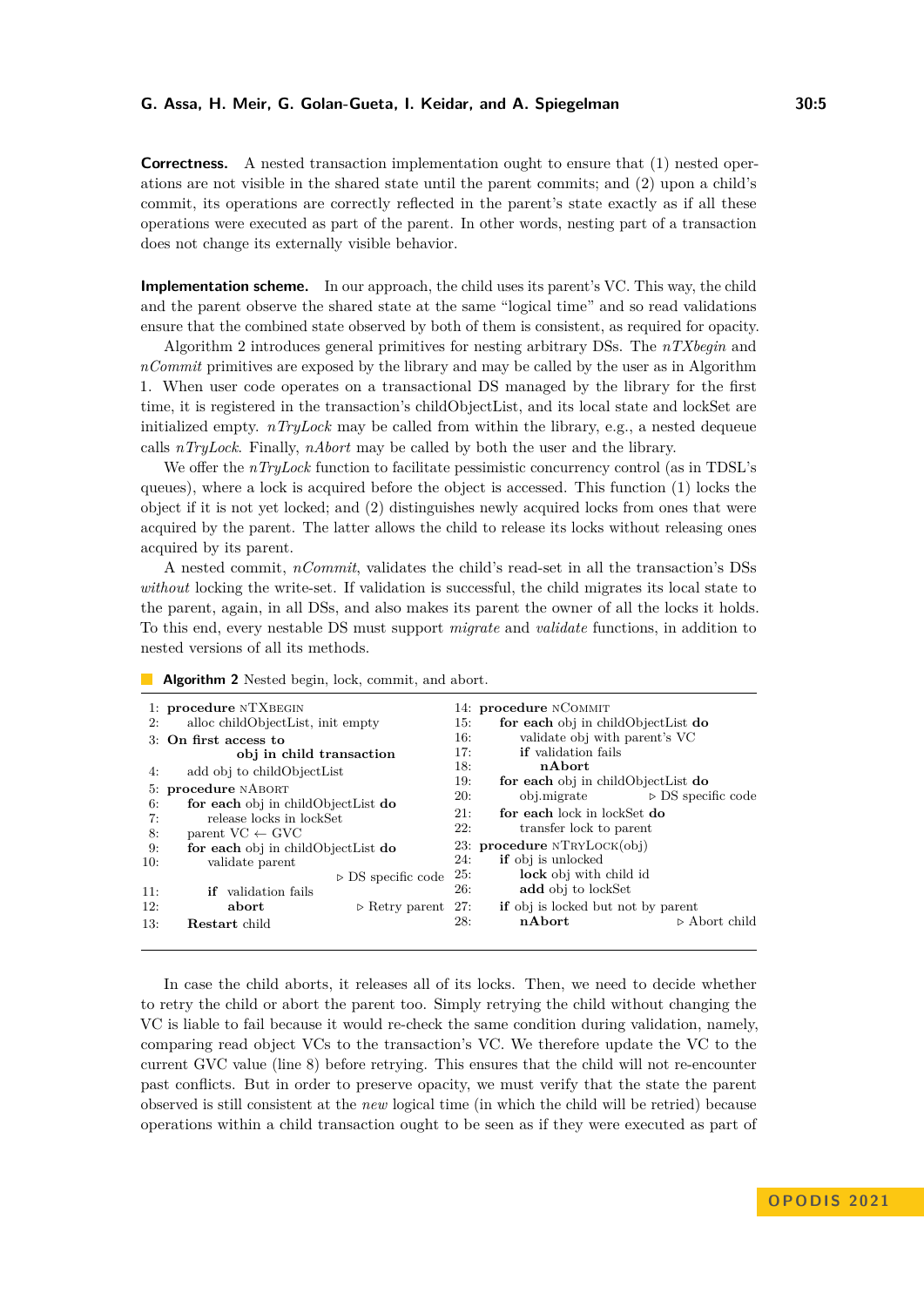#### **30:6 Using Nesting to Push the Limits of Transactional Data Structure Libraries**

the parent. To this end, we revalidate the parent's read-set against the new VC (line [10\)](#page-4-1). This is done without locking its write-set. Note that if this validation fails then the parent is deemed to abort in any case, and the early abort improves performance. If the revalidation is successful, we restart only the child (line [13\)](#page-4-1).

Recall that retrying the child is only done for performance reasons and it is always safe to abort the parent. Specific implementations may thus choose to limit the number of times a child is retried.

# <span id="page-5-0"></span>**3.2 Queue and Skiplist**

We extend TDSL's queue with nested transactional operations in Algorithm [3.](#page-5-1) The original queue's local state includes a list of nodes to enqueue and a reference to the last node to have been dequeued (together, they replace the read- and write-sets). We refer to these components as the parent's *local queue*, or *parent queue* for short. Nested transactions hold an additional *child queue* in the same format.

#### <span id="page-5-1"></span>**Algorithm 3** Nested operations on queues.



<span id="page-5-2"></span>

**Figure 1** Nested queue operations: dequeue returns objects from the shared, and then parent states without dequeuing them, and when they are exhausted, dequeues from the child's queue; enqueue always enqueues to the child's queue.

The nested enqueue operation remains simple: it appends the new node to the tail of the child queue (line [5\)](#page-5-0). The nested dequeue first locks the shared queue. Then, the next node to return from dequeue is determined in lines  $12 - 16$ , as illustrated in Figure [1.](#page-5-2) As long as there are nodes in the shared queue that have not been dequeued, dequeue returns the value of the next such node but does not yet remove it from the queue (line [12\)](#page-5-0). Whenever the shared queue has been exploited, we proceed to traverse the parent transaction's local queue (line [14\)](#page-5-0), and upon exploiting it, perform the actual dequeue from the nested transaction's local queue (line [16\)](#page-5-0). A commit appends (migrates) the entire local queue of the child to the tail of the parent's local queue. The queue's validation always returns true: if it never invoked dequeue, its read set is empty, and otherwise, it had locked the queue.

We note that acquiring locks within nested transactions may result in deadlock. Consider the following scenario: Transaction  $T_1$  dequeues from  $Q_1$  and  $T_2$  dequeues from  $Q_2$ , and then both of them initiate nested transactions that dequeue from the other queue  $(T_2$  from *Q*<sup>1</sup> and vice versa). In this scenario, both child transactions will inevitably fail no matter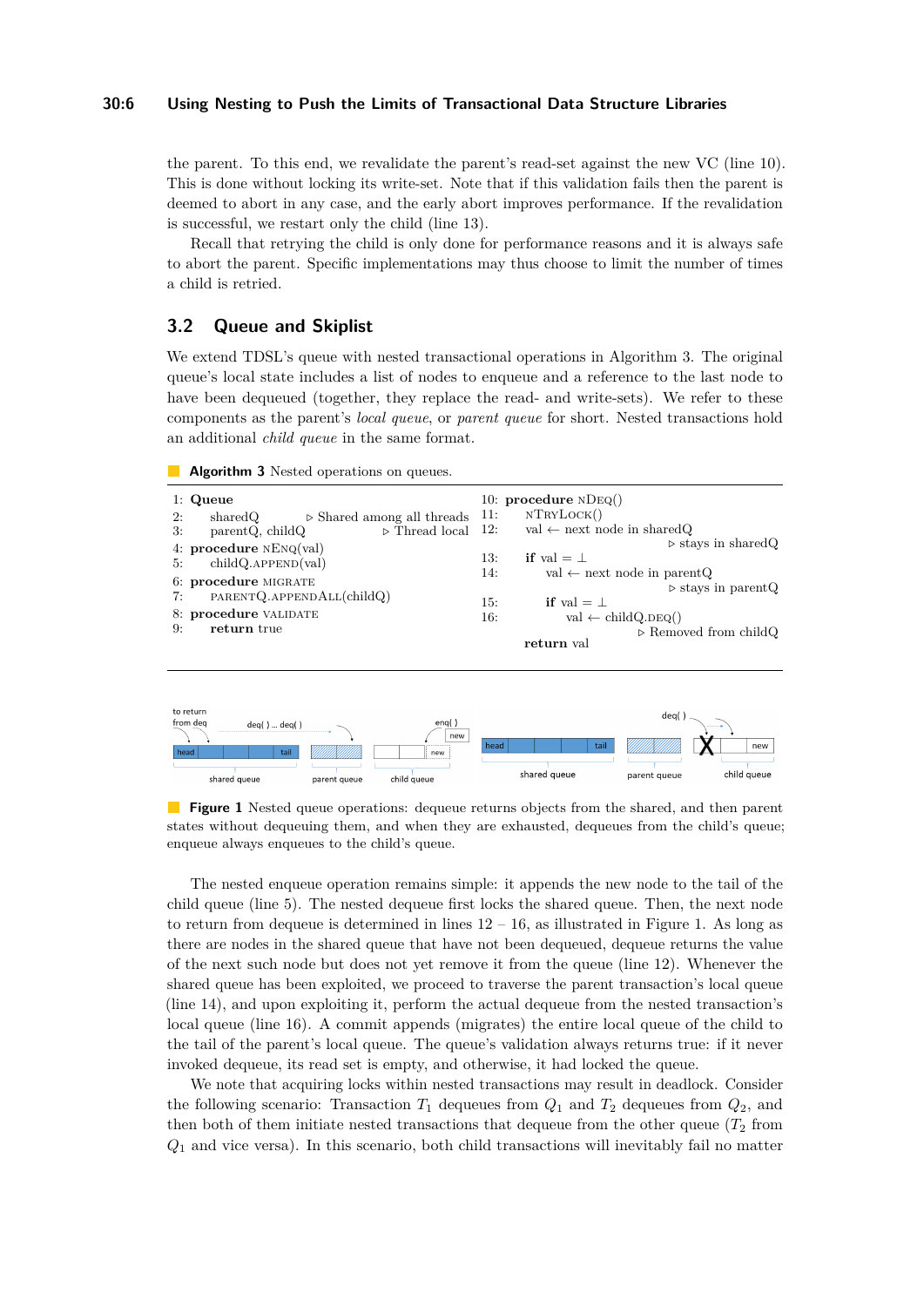how many times they are tried. To avoid this, we retry the child transaction only a bounded number of times, and if it exceeds this limit, the parent aborts as well and releases the locks acquired by it. Livelock at the parent level can be addressed using standard mechanisms (backoff, etc.).

To extend TDSL's skiplist with nesting we preserve its optimistic design. A child transaction maintains read- and write-sets of its own, and upon commit, merges them into its parent's sets. As in the queue, read operations of child transactions can read values written by the parent. Validation of the child's read-set verifies that the versions of the read objects have not changed. The skiplist's implementation is straightforward, and its pseudo-code is presented in the full version.

# <span id="page-6-0"></span>**3.3 To Nest, or Not to Nest**

Nesting limits the scope of abort and thus reduces the overall abort rate. On the other hand, nesting introduces additional overhead. We now investigate this tradeoff using a synthetic microbenchmark and further provide guidelines for nesting in transactional data structure libraries.

**Experiment setup.** We run our experiments and measure throughput on an AWS m5.24xlarge instance with 2 sockets with 24 cores each, for a total of 48 physical cores. We disable hyperthreading.

We use a synthetic workload, where every thread runs 50,000 transactions, each consisting of 10 random operations on a shared skiplist followed by 2 random operations on a shared queue. Operations are chosen uniformly at random, and so are the keys for the skiplist operations. We examine three different nesting policies: (1) flat transactions (no nesting); (2) nesting skiplist operations and queue operations; and (3) nesting only queue operations.

We examine two scenarios in terms of contention on the skiplist. In the low contention scenario, the skiplist's key range is from 0 to 50,000. In the second scenario, it is from 0 to 50, so there is high contention. Every experiment is repeated 10 times.

**Compared systems.** We use the Synchrobench [\[15\]](#page-14-6) framework in order to compare our TDSL to existing data structures optimized for running within transactions. Specifically, we run  $\varepsilon$ -STM (Elastic STM [\[13\]](#page-14-7)) with the three transactional skiplists available as part of Synchrobench – transactional friendly skiplist set, transational friendly optimized skiplist set, and transactional Pugh skiplist set – and to the (single) available transactional queue therein. In all experiments we ran, the friendly optimized skiplist performed better than the other two, and so we present only the results of this data structure. This skiplist requires a dedicated maintenance thread in addition to the worker threads. To provide an upper bound on the performance of  $\varepsilon$ -STM, we allow it to use the same number of worker threads as TDSL plus an additional maintenance thread, e.g., we compare TDSL with eight threads to *ε*-STM with a total of nine. We note that *ε*-STM requires one maintenance thread per skip list; again, to favor  $\varepsilon$ -STM, we use a single skiplist in the benchmarks.

Synchrobench supports elastic transactions in addition to regular (opaque) ones, and also optionally supports multi-version concurrency control (MVCC) [\[16,](#page-14-8) [17\]](#page-14-9), which reduces abort rates on read-only transactions. We experiment with these two modes as well.

We also ran our experiments on TL2 with the transactional friendly skiplist, but it was markedly slower than the alternatives, and in many experiments failed to commit transactions within the internally defined maximum number of attempts. We therefore omit these results.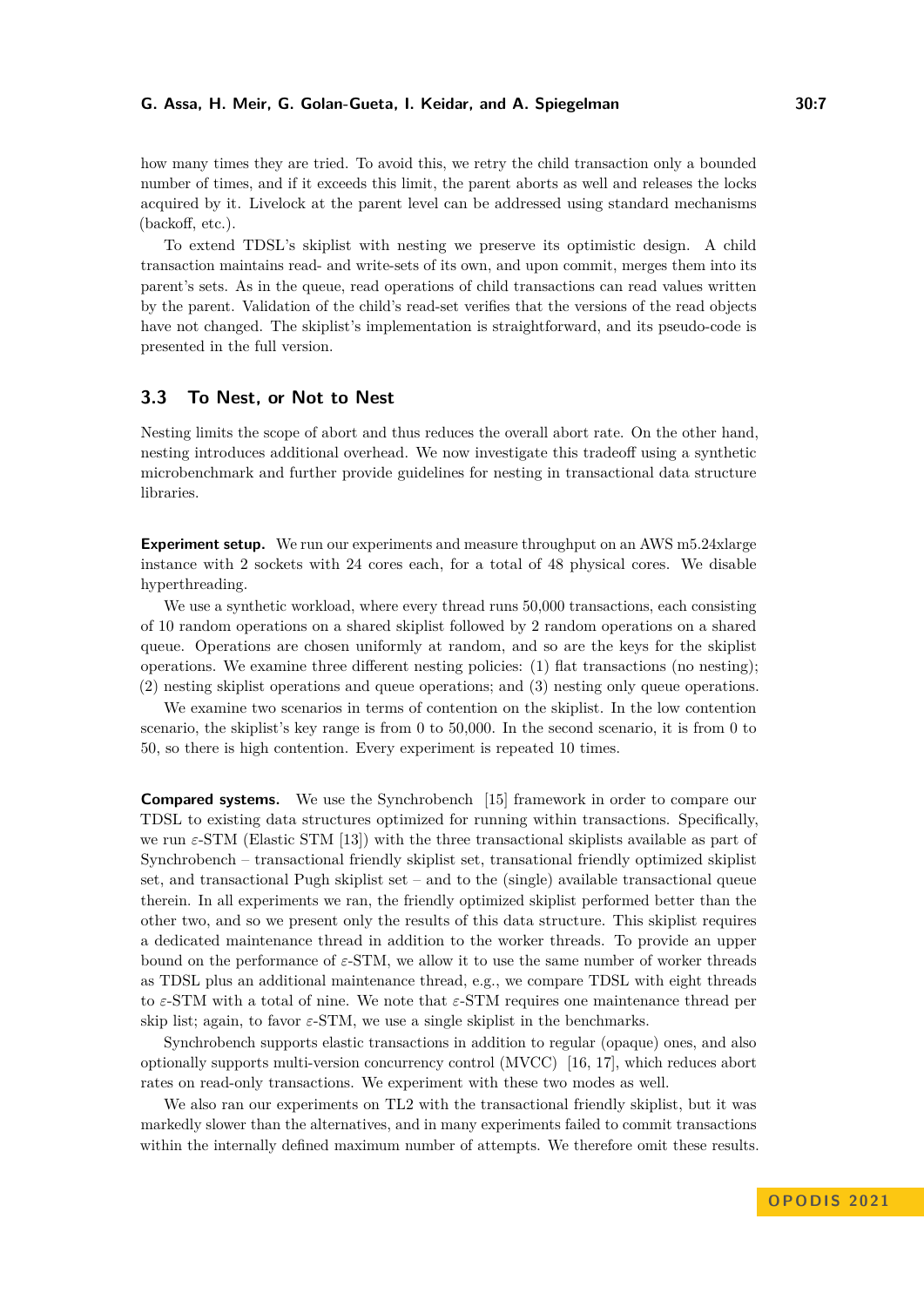# **30:8 Using Nesting to Push the Limits of Transactional Data Structure Libraries**

**Results.** Figure [2](#page-8-1) shows the average throughput obtained.

In the low contention scenario (Figure [2a\)](#page-8-1), nesting both queue and skiplist operations yields the best performance in the vast majority of data points. It improves throughput by 1.6x on average compared to flat transactions on 48 threads. It is worth noting that nesting provides the highest throughput without relaxing opacity like elastic transactions, and without keeping track of multiple versions of memory objects like MVCC. This is due to less work being wasted upon abort. Nesting queue operations seems to be the main reason for the performance gain compared to flat transactions, as nesting only queue operations yields comparable performance. In fact, nesting only the operations on the contended object may be preferable, as it provides the best of both worlds: low abort rates, as discussed later in this section, and less overhead around skiplist sub-transactions. The overhead difference is seen clearly when examining the performance of the two nesting variants of TDSL with a single thread, when nesting induces overhead and offers no benefits.

We further investigate the effect of nesting via the abort rate, shown in Figure [2c](#page-8-1) (for the low contention scenario). We see the dramatic impact of nesting on the abort rate. This sheds light on the throughput results. Nesting both skiplist and queue operations indeed minimizes the abort rate. However, the gap in abort rate does not directly translate to throughput, as it is offset by the increased overhead.

In the high contention scenario (Figure [2b\)](#page-8-1), both DSs are highly contended, and nesting is harmful. The high contention prevents the throughput from scaling with the number of threads, and we observe degradation in performance starting from as little as 2 concurrent threads for TDSL, and between 4-12 concurrent threads for the other variants. From the abort rate point of view (Figure [2d\)](#page-8-1), the majority of transactions abort with as little as 4 threads regardless of nesting, and 80-90% abort with 8 threads. Despite exhibiting the lowest abort rate, nesting all operations performs worse than other TDSL variants. In this scenario, too, nested TDSL performs better than the *ε*-STM variants despite being unfruitful compared to flat transactions.

Aborts on queue operations occur due to failures of *nTryLock*, which has a good chance of succeeding if retried. On the other hand, aborts on nested skiplist operations are due to reading a higher version than the parent's VC. In such scenarios, the parent is likely to abort as well since multiple threads modify a narrow range of skiplist elements, hence an aborted child is not very likely to commit even if given another chance. Overall, we find that nesting the highly contended queue operations is more useful than nesting map operations – even when contended. Thus, contention alone is not a sufficient predictor for the utility of nesting. Rather, the key is the likelihood of the failed operation to succeed if retried.

# <span id="page-7-0"></span>**3.4 Additional Data Structures**

Transactions may span multiple objects of different types. Every data structure implements the methods defined by its type (e.g., dequeue for queue), as well as methods for validation, migrating a child transaction's state to its parent, and committing changes to shared memory. We extend our Java TDSL with three widely used data structures – a producer-consumer pool (supports *produce* and *consume*), a log (*read*, *append*), and a stack (*push*, *pop*). We briefly describe their modus operandi next. We refer the reader to the full version for the specifics of the nesting support transactional implementation and its correctness.

Both the log and the stack resemble with the queue, as both have single points of contention: the log's tail and the stacks head. Accessing elements preceding the log's tail may always succeed and does not generate contention, but appending to it's tail requires acquiring the log's lock upon first append, in a similar manner to the queue's dequeue, as competing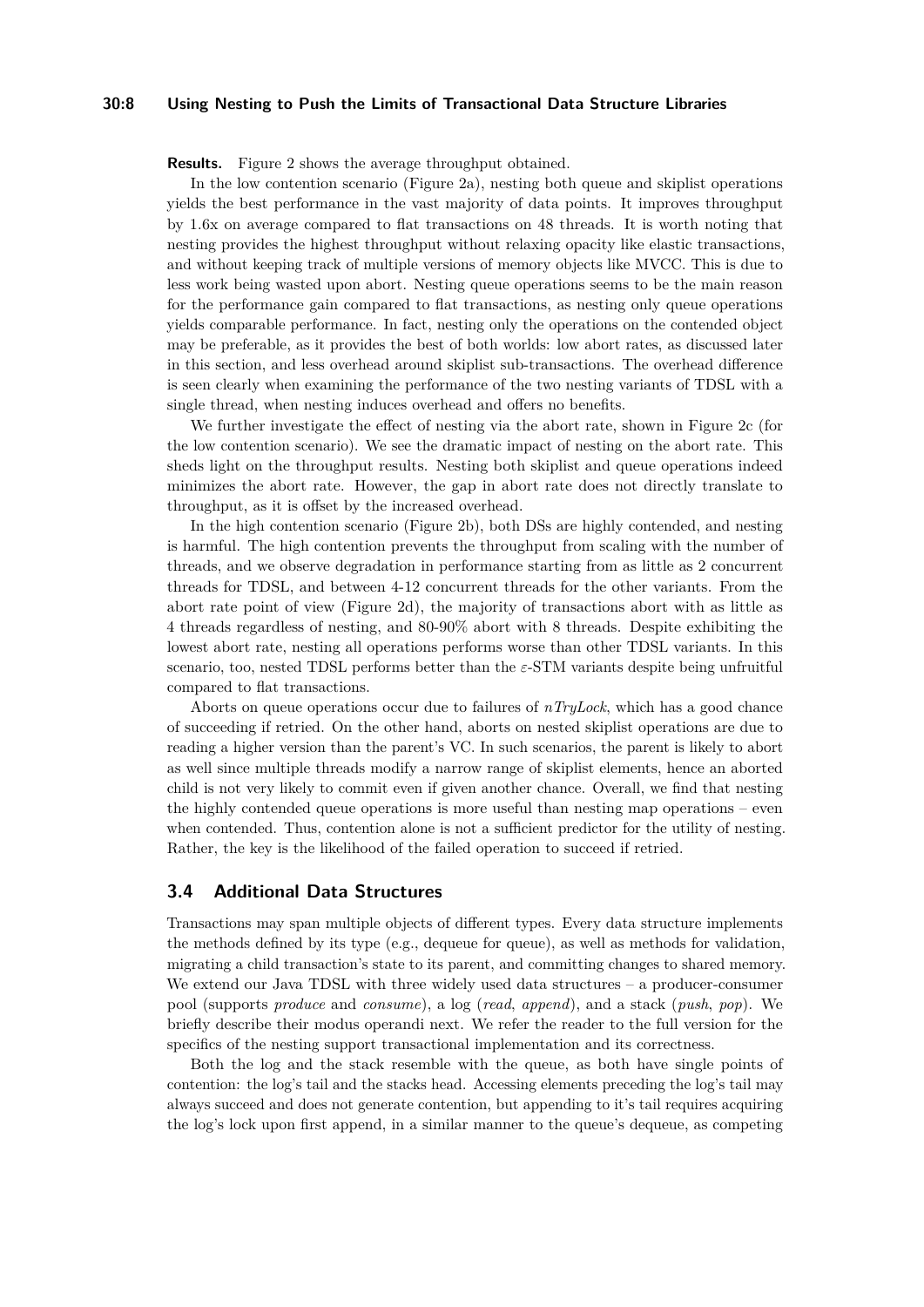<span id="page-8-1"></span>

**Figure 2** The impact of nesting in TDSL, compared to transactional friendly data structures on *ε*-STM.

transactions will surely abort if the appending transaction commits. For the stack, reading (i.e., popping) is similar in nature to the dequeue operation, and is performed pessimistically. However, a stack may employ its semantics to create some degree of optimism: Since push and pop operations cancel out with each other, a transaction is not required to operate pessimistically and acquire a lock until it had popped more elements than it had pushed. If at any time during the transaction there was at least as many pushed items as popped ones, the stack's lock will only be acquired at the end of the transaction to append the local stack to its top. In both data structures, child transactions maintain local logs and stacks with elements to be added to the parent's local structures, and eventually to the shared structures upon commit.

The producer-consumer pool is unlike any other data structure implemented in TDSL so far: its sequential specification does not require contained elements be ordered. It has multiple potential points of contention, and has no read-only operations. Transactions (both parent and nested) mark slots in the shared pool as that are accessed withing the transaction, so other threads do not access them. The transactional implementation includes a cancellation mechanism that releases nodes that were produced and then consumed in the same transaction, as well a migration mechanism to apply operations from a nested transaction to the parent's state.

# <span id="page-8-0"></span>**4 NIDS Case Study**

We conduct a case study of parallelizing a full-fledged network intrusion detection system using memory transactions. In this section we provide essential background for multi-threaded IDS systems, describe our NIDS software and point out candidates for nesting.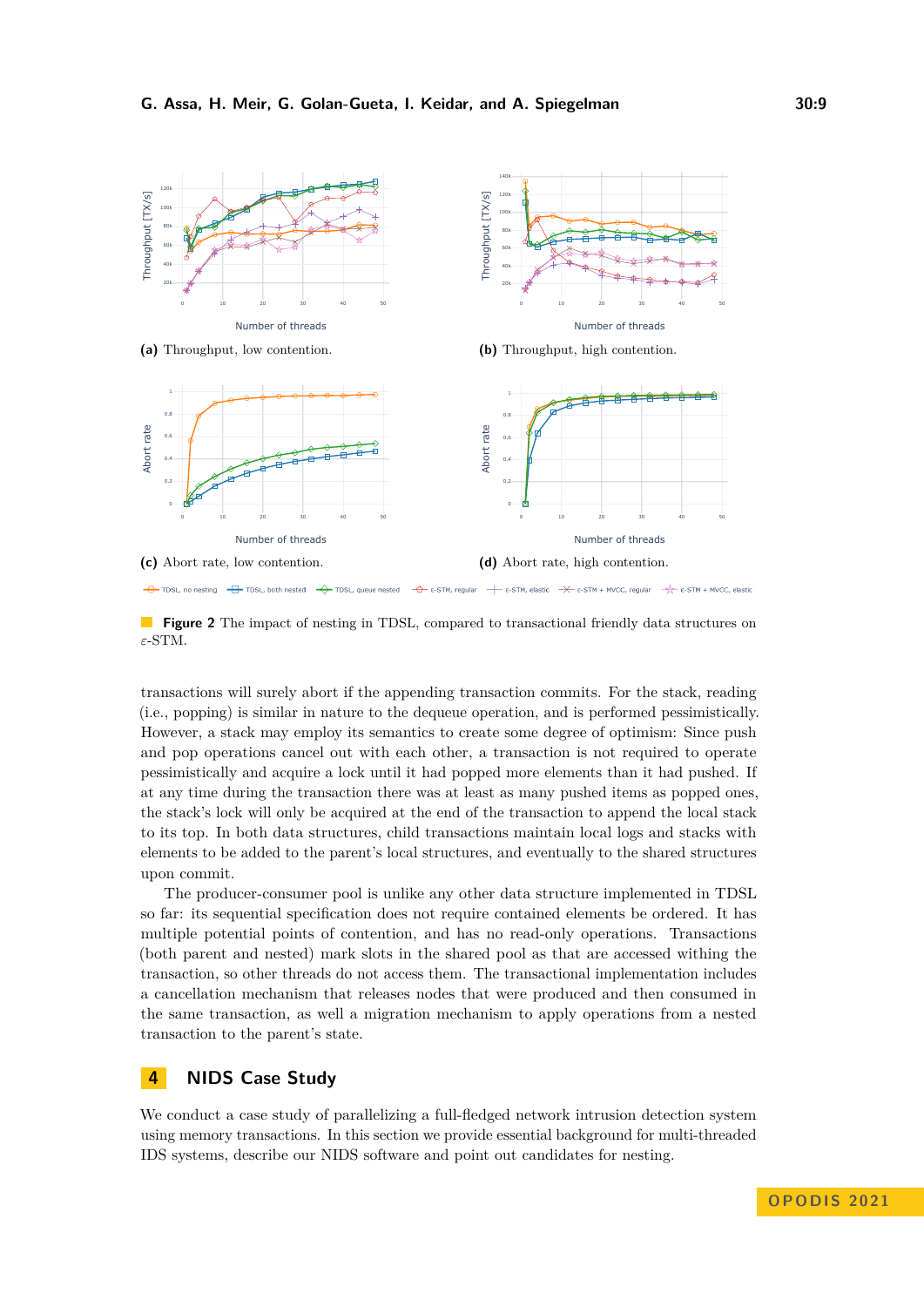#### **30:10 Using Nesting to Push the Limits of Transactional Data Structure Libraries**

Intrusion detection is a basic security feature in modern networks, implemented by popular systems such as Snort [\[38\]](#page-15-19), Suricata [\[14\]](#page-14-10), and Zeek [\[36\]](#page-15-20). As network speeds increase and bandwidth grows, NIDS performance becomes paramount, and multi-threading becomes instrumental [\[19\]](#page-15-16).

**Multi-threaded NIDS.** We develop a multi-threaded NIDS benchmark. The processing steps executed by the benchmark follow the description in [\[19\]](#page-15-16). As illustrated in Figure [3,](#page-9-0) our design employs two types of threads. First, *producers* simulate the *packet capture* process of reading packet fragments off a network interface. In our benchmark, we do not use an actual network, and so the producers generate the packets and push packet fragments into a shared producer-consumer pool called the *fragments pool*. The rationale for using dedicated threads for packet capture is that – in a real system – the amount of work these threads have scales with network resources rather than compute and DRAM resources. In our implementation, the producers simply drive the benchmark and do not do any actual work.



<span id="page-9-0"></span>**Figure 3** Our NIDS benchmark: tasks and data structures.

Packet processing is done exclusively by the *consumer* threads, each of which consumes and processes a single packet fragment from the shared pool. Algorithm [4](#page-9-1) describes the consumer's code. To ensure consistency, each consumer executes as a single atomic transaction. It begins by performing *header extraction*, namely, extracting information from the link layer header. The next step is called *stateful IDS*; it consists of packet reassembly and detecting violations of protocol rules. Reassembly uses a shared *packet map* associating each packet with its own shared *processed fragment map*. The first thread to process a fragment pertaining to a particular packet creates the packet's fragment map whereas other threads append fragments to it. Similarly, only the thread that processes a packet's last fragment continues to process the packet, while the remaining threads move on to process other fragments from the pool. By using atomic transactions, we guarantee that indeed there are unique "first" and "last" threads and so consistency is preserved.

<span id="page-9-1"></span>**Algorithm 4** Consumer code.

1:  $f \leftarrow$  fragmentPool.consume() 2: process headers of *f* 3: fragmentMap  $\leftarrow$  packetMap.get(*f*) *▷* Start nested TX 4: **if** fragmentMap  $=$   $\perp$ 5: fragmentMap  $\leftarrow$  new map 6: packetMap.put $(f,$  fragmentMap) *▷* End nested TX

7: fragmentMap.put $(f$ *, id*,  $f$ )

8: **if** *f* is the last fragment in packet 9: reassemble and inspect packet

*▷* Long computation

10: log the result *▷* Nested TX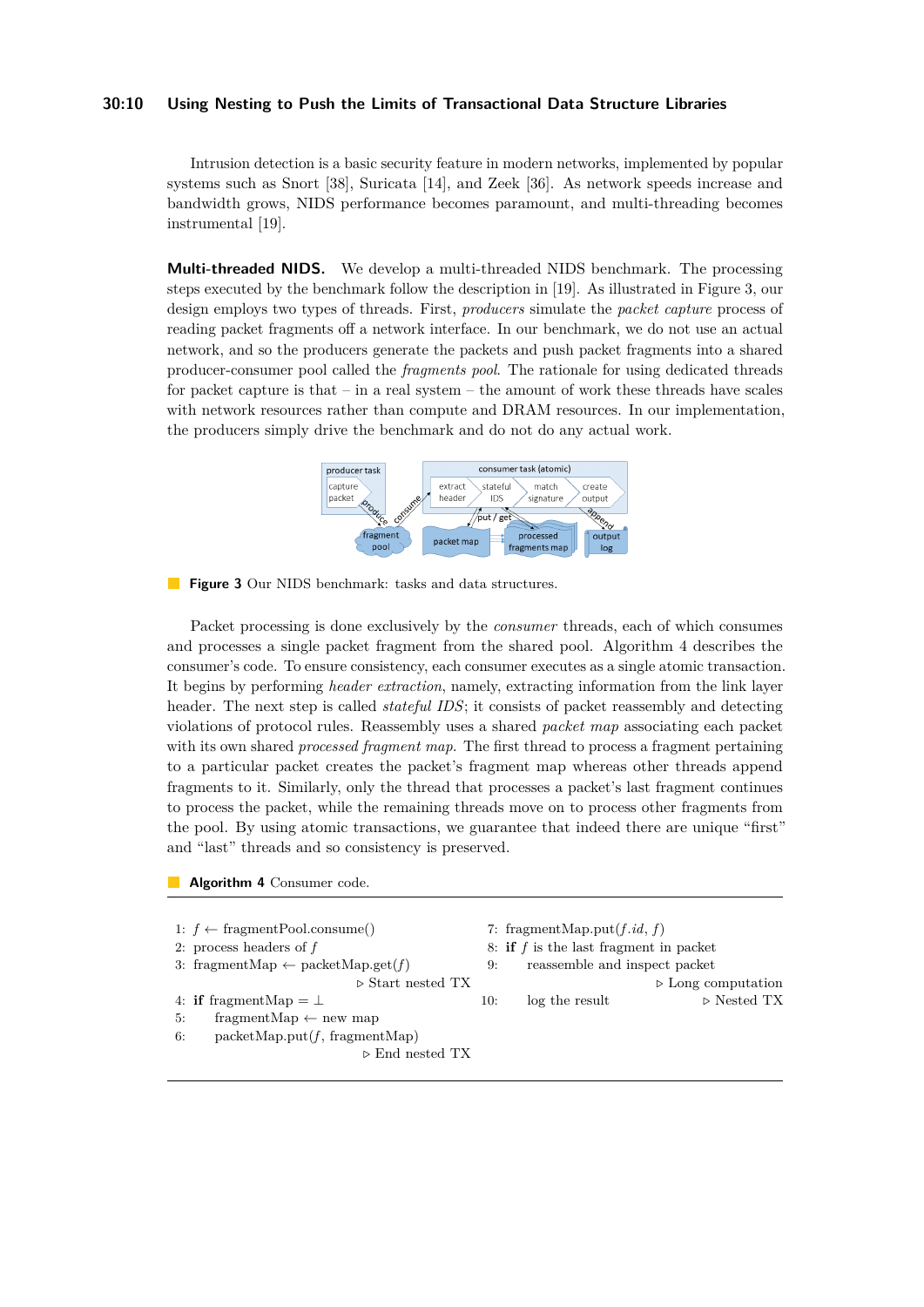The thread that puts together the packet proceeds to the *signature matching* phase, whence the reassembled packet's content is tested against a set of logical predicates; if all are satisfied, the signature matches. This is the most computationally expensive stage [\[19\]](#page-15-16). Finally, the thread generates a packet trace and writes it to a shared log.

As an aside, we note that our benchmark performs five of the six processing steps detailed in [\[19\]](#page-15-16); the only step we skip is *content normalization*, which unifies the representations of packets that use different application-layer protocols. This phase is redundant in our solution since we use a unified packet representation to begin with. In contrast, the *intruder* benchmark in STAMP [\[32\]](#page-15-18) implements a more limited functionality, consisting of packet reassembly and naïve signature matching: threads obtain fragments from their local states (rather than a shared pool), signature matching is lightweight, and no packet traces are logged. This results in significantly shorter transactions than in our solution.

**Nesting.** We identify two candidates for nesting. The first is the logging operation given that logs are prone to be highly contended. Because in this application the logs are write-only, transactions abort only when they contend to write at the tail and not because of consistency issues. Therefore, retrying the nested transaction amounts to retrying to acquire a lock on the tail, which is much more efficient than restarting the transaction.

Second, when a packet consists of multiple fragments, its entry in the packet map is contended. In particular, for every fragment, a transaction checks whether an entry for its packet exists in the map, and creates it if it is absent. Nesting lines [3](#page-9-1) - [6](#page-9-1) of Algorithm [4](#page-9-1) may thus prevent aborts.

# <span id="page-10-0"></span>**5 NIDS Evaluation**

We now experiment with nesting in the NIDS benchmark. We detail our evaluation methodology in Section [5.1](#page-10-1) and present quantitative results in Section [5.2.](#page-11-0)

# <span id="page-10-1"></span>**5.1 Experiment Setup**

Our baseline is TDSL without nesting, which is the starting point of this research. We also compare to the open source Java STM implementation of TL2 by Korland et al. [\[28\]](#page-15-5), as well as *ε*-STM [\[13\]](#page-14-7) and PSTM [\[16,](#page-14-8) [17\]](#page-14-9). The results we obtained for *ε*-STM and PSTM were very similar to those of TL2 and are omitted from the figures to avoid clutter. Note that the open-source implementations of *ε*-STM and PSTM optimize only data structures that contain integers; they use bare-STM implementations for data structures holding general objects, as the data structures in our benchmark do. This explains why their performance is sub-optimal in this benchmark.

We experiment with nesting each of the candidates identified in Section [4](#page-8-0) (put-if-absent to the packetMap and updating the log), and also with nesting both. Our baseline executes *flat transactions*, i.e., with no nesting. In TDSL, the packet pool is a producer-consumer pool, the map of processed packets is a skiplist of skiplists, and the output block is a set of logs. For TL2, the packet pool is implemented with a fixed-size queue, the packet map is an RB-tree of RB-trees, and the output log is a set of vectors. We use the implementations provided in [\[27\]](#page-15-17) without modification.

The experiment environment is the same as for the microbenchmark described in Section [3.3.](#page-6-0) We repeated the experiment on an in-house 32-core Xeon machine and observed similar trends; these results are omitted. We run each experiment 5 times and plot all data points, connecting the median values with a curve.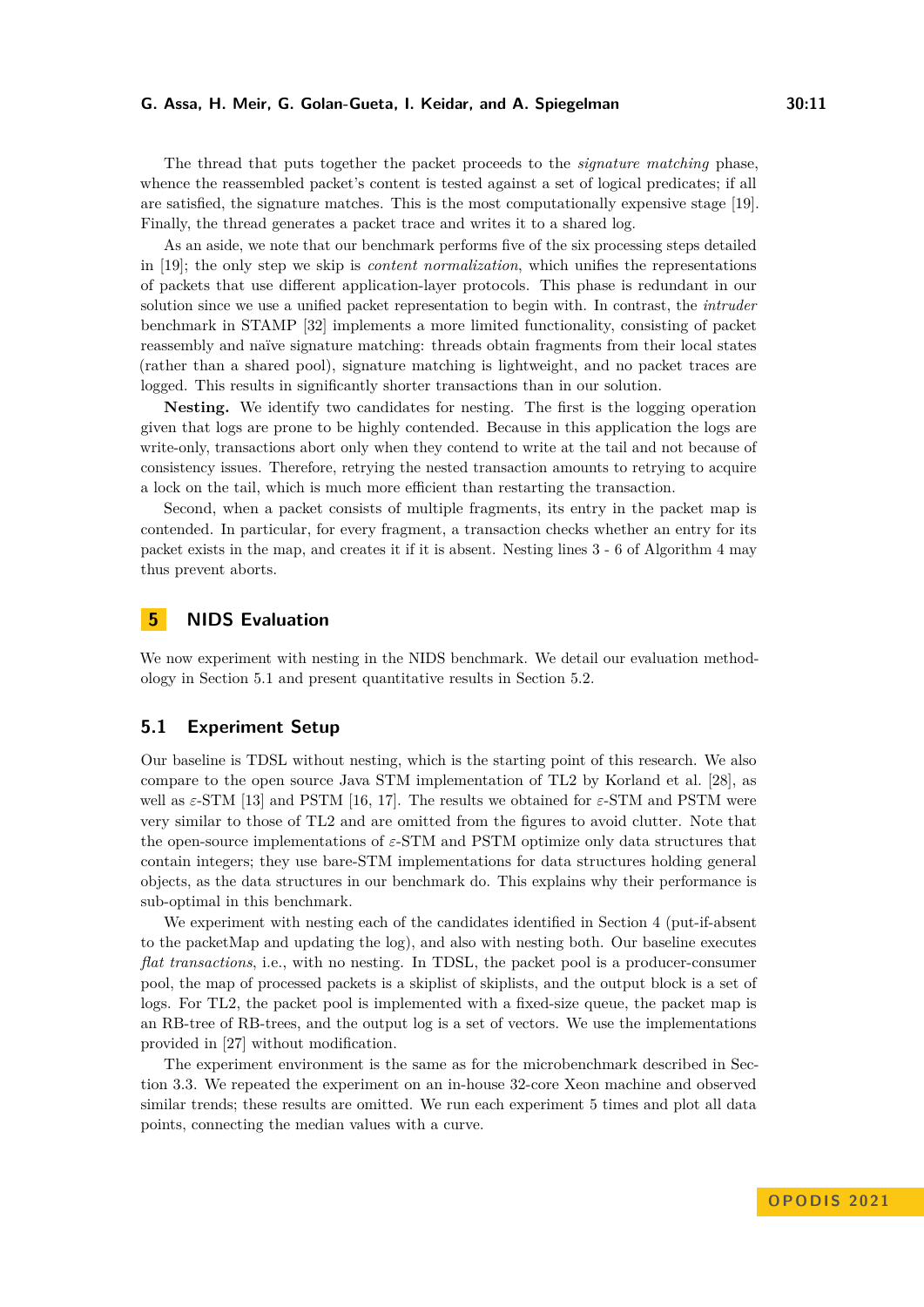<span id="page-11-1"></span>

We conduct two experiments. In the first, each packet consists of a single fragment, there is one producer thread, and we scale the number of consumers. In the second experiment, there are 8 fragments per packet and as we scale the number of threads, we designate half the threads as producers. We experimented also with different ratios of producers to consumers, but this did not seem to have a significant effect on performance or abort rates, so we stick to one configuration in each experiment. The number of fragments per packet governs contention: If there are fewer fragments then more threads try to write to logs simultaneously. More fragments, on the other hand, induce more put-if-absent attempts to create maps.

# <span id="page-11-0"></span>**5.2 Results**

**Performance.** Figures [4a](#page-11-1) and [4b](#page-11-1) show the throughput and abort rate in a run with 1 fragment per packet and a single producer. Whereas the performance of all solutions is similar when we run a single consumer, performance differences become apparent as the number of threads increases. For flat transactions (red diamonds), TDSL's throughput is consistently double that of TL2 (purple octagons), as can be observed in Figure [5,](#page-12-0) which zooms in on these two curves in the same experiment. We note that the TDSL work [\[41\]](#page-15-9) reported better performance improvements over TL2, but they ran shorter transactions that did not write to a contended log at the end, where TDSL's abort rate remained low. In contrast, our benchmark's long transactions result in high abort rates in the absence of nesting. Nesting the log writes (green squares) improves throughput by an additional factor of up to 6, which is in line with the improvement of TDSL over TL2 reported in [\[41\]](#page-15-9), and also reduces the abort rate by a factor of 2. The packet map is not contended in this experiment, and so transactions with nested insertion to the map behave similarly to flat ones (in terms of both throughput and abort rate).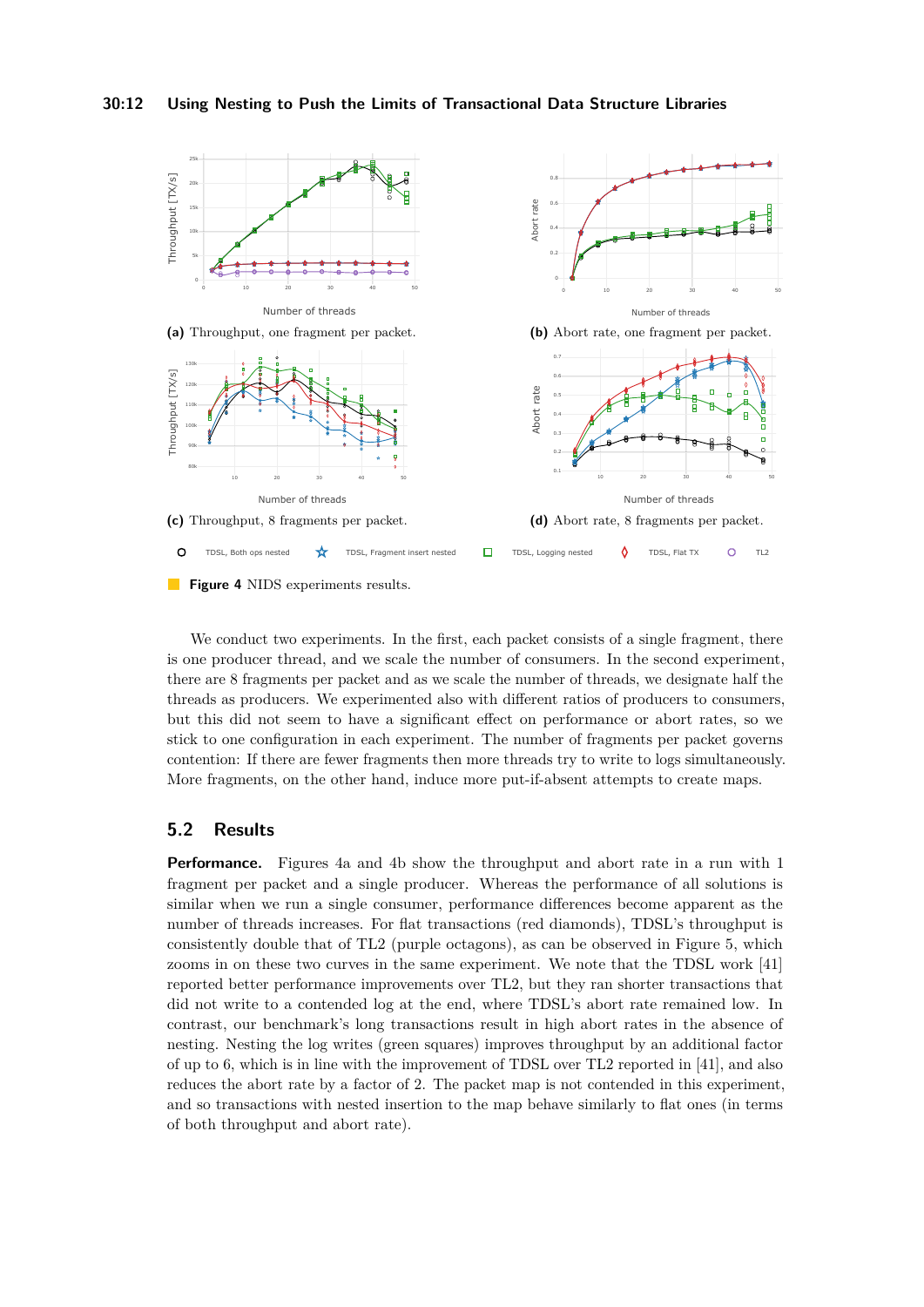| Algorithm                     | Fragment    | Fragments |
|-------------------------------|-------------|-----------|
| TL <sub>2</sub>               | 1.6K / 8    | 24K / 4   |
| TDSL flat                     | 3.5K / 28   | 122K / 24 |
| TDSL nesting log              | 23.5K / 40  | 127K / 24 |
| TDSL nesting<br>put-if-absent | $3.5K / 28$ | 113K / 20 |
| TDSL nesting both             | 23.5K / 36  | 122K / 24 |

<span id="page-12-1"></span>**Table 1** Scalability: peak performance  $(tx/sec)$  / number of threads where it is achieved.

<span id="page-12-0"></span>

Number of Threads

**Figure 5** Throughput of TL2 and flat transactions in TDSL, a single producer and one fragment per packet.

Figure [4c](#page-11-1) shows the results in experiments with 8 fragments per packet. For clarity, we omit TL2 from this graph because it performs 6 times worse than the lowest alternative. Here, too, the best approach is to nest only log updates, but the impact of such nesting is less significant in this scenario, improving throughput only by about 20%. This is because with one fragment per packet, every transaction tries to write to the log, whereas with 8, only the last fragment's transaction does, reducing contention on the log. Nevertheless, the effect of nesting log updates is more significant as it reduces the number of aborts by a factor of 3, and thus saves work.

Unlike in the 1-thread scenario, with 8 threads, there is contention on the put-if-absent to the fragment map, and so nesting this operation reduces aborts. At first, it might be surprising that flat transactions perform better than ones that nest the put-if-absent despite their higher abort rate. However, the abort reduction has a fairly low impact since this operation is performed early in the transaction. Thus, the overhead induced by nesting exceeds the benefit of not repeating the earlier part of the computation. The effect of this overhead is demonstrated in the difference in performance between nesting both candidates (black circles) and nesting only the log writes (green squares).

**Scaling.** Not only does nesting have a positive effect on performance, it improves scalability as well. For instance, Figure [4a](#page-11-1) shows that throughput increases linearly all the way up to 40 threads when nesting the logging operation, whereas flat nesting, as can be seen in Figure [5,](#page-12-0) peaks at 28 threads but saturates already at 16. Table [1](#page-12-1) summarizes the scaling factor in both experiments.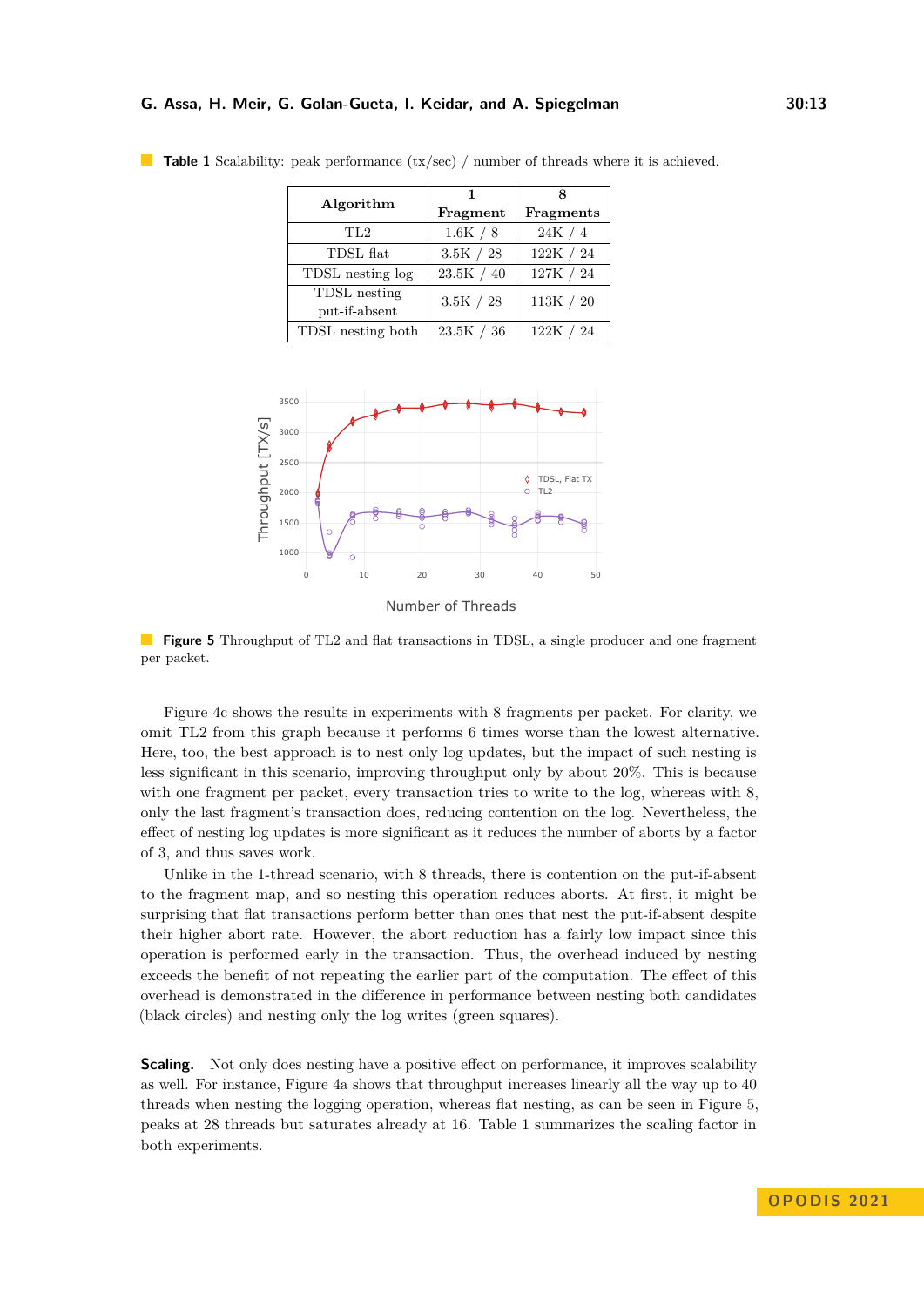#### **30:14 Using Nesting to Push the Limits of Transactional Data Structure Libraries**

# **6 Related Work**

**Transactional data structures.** Since the introduction of TDSL [\[41\]](#page-15-9) and STO [\[26\]](#page-15-12), transactional libraries got a fair bit of attention [\[29,](#page-15-10) [9,](#page-14-3) [46,](#page-16-0) [31\]](#page-15-11). Other works have focused on wait-free [\[29\]](#page-15-10) and lock-free [\[9,](#page-14-3) [46\]](#page-16-0) implementations (as opposed to TDSL and STO's lock-based approach). Such algorithms are interesting from a theoretical point of view, but provide very little performance benefits, and in some cases can even yield worse results than lock-based solutions [\[10,](#page-14-11) [7\]](#page-14-12). Lebanoff et al. [\[31\]](#page-15-11) introduce a trade-off between low abort rate and high computational overhead. By restricting their attention to static transactions, they are able to perform scheduling analyses in order to reduce the overall system abort rate. We, in contrast, support dynamic transactions.

Transactional boosting and its follow-ups [\[20,](#page-15-21) [23\]](#page-15-13) offer generic approaches for making concurrent data structures transactional. However, they do not exploit the structure of the transformed data structure, and instead rely on semantic abstractions like compensating actions and abstract locks.

Some full-fledged STMs incorporate optimization for specific data structures. For instance, *ε*-STM [\[13\]](#page-14-7) and PSTM [\[16,](#page-14-8) [17\]](#page-14-9) support elastic transactions on search data structures. Note, however, that unlike closed nesting, elastic transactions relax transactional semantics. PSTM allows programmers to select the concurrency control mechanism (MVCC or single-version) and the required semantics (elastic or regular) for each transaction. While this offers a potential for performance gains, our results in Section [3.3](#page-6-0) have shown that nesting outperforms all of the approaches.

PSTM improves on SwissTM [\[8\]](#page-14-13), which has featured other optimizations in order to support longer transactions, like a contention manager and mixed concurrency control, and showed 2-3x better performance compared to TL2 [\[6\]](#page-14-1) and TinySTM [\[12\]](#page-14-14) and good scalability up to 8 threads. These optimizations are orthogonal to nesting.

**Chopping and nesting.** Recent works introduced the concept of *chopping* [\[43,](#page-16-2) [11,](#page-14-15) [45\]](#page-16-3), which splits up transactions in order to reduce abort rates. Chopping and the similar concept of elastic transactions [\[13\]](#page-14-7) were recently adopted in transactional memory [\[34,](#page-15-22) [44,](#page-16-4) [31\]](#page-15-11). The high-level idea of chopping is to divide a transaction into a sequence of smaller ones and commit them one at a time. While atomicity is eventually satisfied (provided that all transactions eventually commit), this approach forgoes isolation, which nesting preserves.

While some previous work on supporting nesting in generic STMs was done in the past [\[4,](#page-14-16) [42,](#page-16-1) [35,](#page-15-15) [3\]](#page-14-17), we are not aware of any previous work implementing *closed nesting* in a non-distributed sequential STM. This might be due to the fact that the benefit of closed nesting is in allowing longer transactions whereas STMs are not particularly suitable for long transactions in any case, and the extra overhead associated with nesting might be excessive when read- and write-sets are large as in general purpose STMs. Our solution is also the first to introduce nesting into transactional data structure libraries, and thus the first to exploit the specific structure and semantics of data structures for efficient nesting. Because our data-structures use diverse concurrency control approaches, we had to develop nesting support for each of them. An STM using any of these approaches (e.g., fine-grain commit-time locking with read-/write-sets) can mimic our relevant technique (e.g., closed-nesting can be supported in TL2 using a similar scheme to the one we use in maps).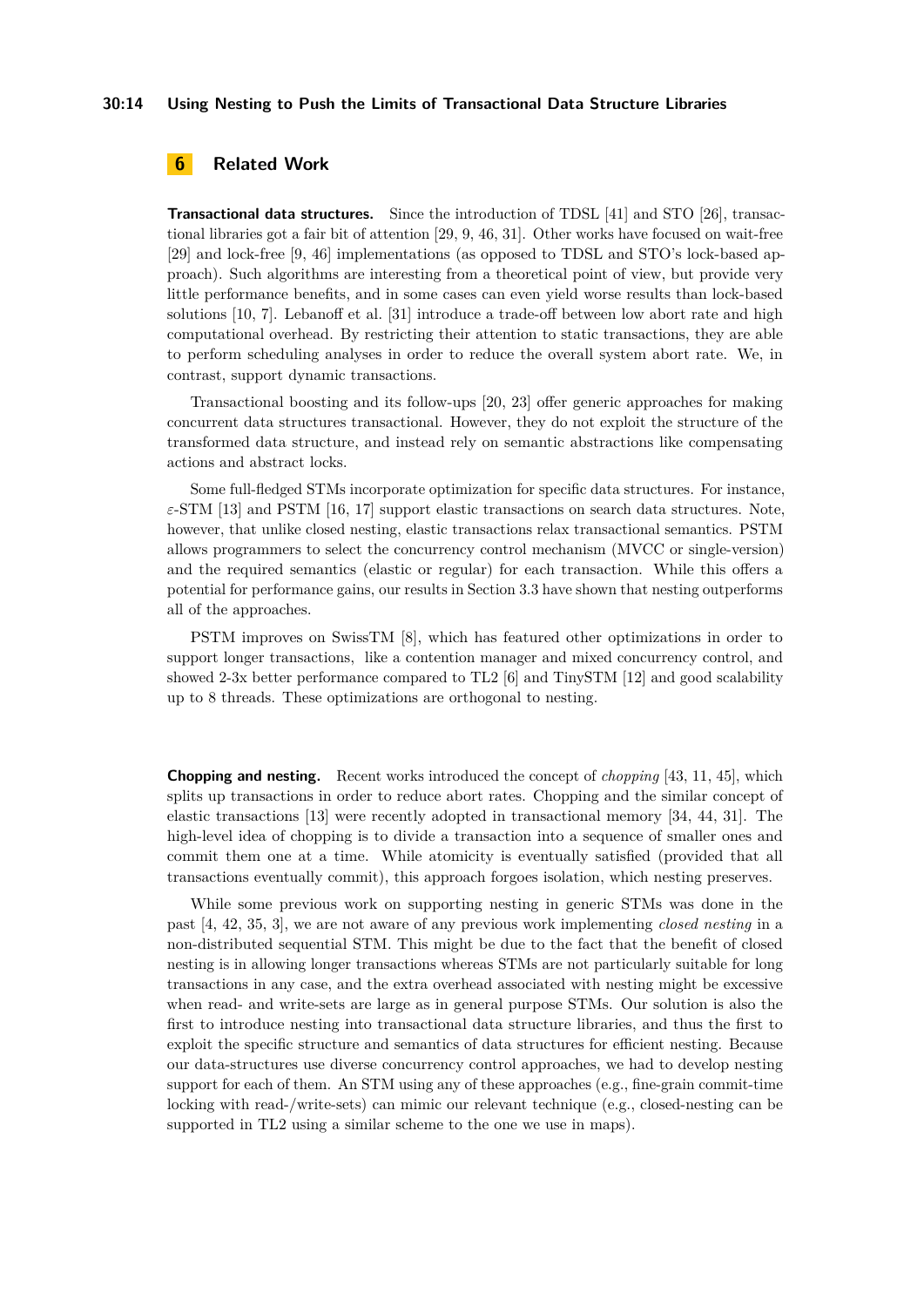# **7 Conclusion**

The TDSL approach enables high-performance software transactions by restricting transactional access to a well-defined set of data structure operations. Yet in order to be usable in practice, a TDSL needs to be able to sustain long transactions, and to offer a variety of data structures. In this work, we took a step towards boosting the performance and usability of TDSLs, allowing them to support complex applications. A key enabler for long transactions is nesting, which limits the scope of aborts without changing the transactional semantics.

We have implemented a Java TDSL with built-in support for nesting in a number of data structures. We conducted a case study of a complex network intrusion detection system running long transactions. We found that nesting improves performance by up to 8x, and the nested TDSL approach outperforms the general-purpose STM by up to 16x. We plan to make our code (both the library and the benchmark) available in open-source.

#### **References**

- <span id="page-14-5"></span>**1** David J Angel, James R Kumorek, Farokh Morshed, and David A Seidel. Byte code instrumentation, November 6 2001. US Patent 6,314,558.
- <span id="page-14-0"></span>**2** Gal Assa, Hagar Meir, Guy Golan-Gueta, Idit Keidar, and Alexander Spiegelman. Using nesting to push the limits of transactional data structure libraries. *arXiv preprint arXiv:2001.00363*, 2021.
- <span id="page-14-17"></span>**3** Joao Barreto, Aleksandar Dragojević, Paulo Ferreira, Rachid Guerraoui, and Michal Kapalka. Leveraging parallel nesting in transactional memory. In *ACM Sigplan Notices*, volume 45 (5), 2010.
- <span id="page-14-16"></span>**4** Martin Bättig and Thomas R Gross. Encapsulated open nesting for STM: fine-grained higher-level conflict detection. In *PPoPP*, 2019.
- <span id="page-14-2"></span>**5** Nathan G Bronson, Jared Casper, Hassan Chafi, and Kunle Olukotun. A practical concurrent binary search tree. In *ACM Sigplan Notices*, volume 45 (5). ACM, 2010.
- <span id="page-14-1"></span>**6** Dave Dice, Ori Shalev, and Nir Shavit. Transactional locking II. In *DISC*. Springer, 2006.
- <span id="page-14-12"></span>**7** Dave Dice and Nir Shavit. Understanding tradeoffs in software transactional memory. In *CGO*. IEEE, 2007.
- <span id="page-14-13"></span>**8** Aleksandar Dragojević, Rachid Guerraoui, and Michal Kapalka. Stretching transactional memory. *ACM sigplan notices*, 44, 2009.
- <span id="page-14-3"></span>**9** Avner Elizarov and Erez Petrank. Loft: lock-free transactional data structures. Master's thesis, Computer Science Department, Technion, 2019.
- <span id="page-14-11"></span>**10** Robert Ennals. Software transactional memory should not be obstruction-free. Technical report, IRC-TR-06-052, Intel Research Cambridge, 2006.
- <span id="page-14-15"></span>**11** Jose M Faleiro, Daniel J Abadi, and Joseph M Hellerstein. High performance transactions via early write visibility. *VLDB*, 10(5), 2017.
- <span id="page-14-14"></span>**12** Pascal Felber, Christof Fetzer, and Torvald Riegel. Dynamic performance tuning of word-based software transactional memory. In *PPoPP*, 2008.
- <span id="page-14-7"></span>**13** Pascal Felber, Vincent Gramoli, and Rachid Guerraoui. Elastic transactions. In Idit Keidar, editor, *Distributed Computing*, Berlin, Heidelberg, 2009. Springer Berlin Heidelberg.
- <span id="page-14-10"></span>**14** OIS Foundation. Suricata. URL: <https://suricata-ids.org/>.
- <span id="page-14-6"></span>**15** Vincent Gramoli. More than you ever wanted to know about synchronization: synchrobench, measuring the impact of the synchronization on concurrent algorithms. In *PPoPP*, 2015.
- <span id="page-14-8"></span>**16** Vincent Gramoli and Rachid Guerraoui. Democratizing transactional programming. *Commun. ACM*, 57(1), January 2014.
- <span id="page-14-9"></span>**17** Vincent Gramoli and Rachid Guerraoui. Reusable concurrent data types. In *ECOOP 2014 – Object-Oriented Programming*. Springer, 2014.
- <span id="page-14-4"></span>**18** Rachid Guerraoui and Michal Kapalka. On the correctness of transactional memory. In *PPoPP*. ACM, 2008.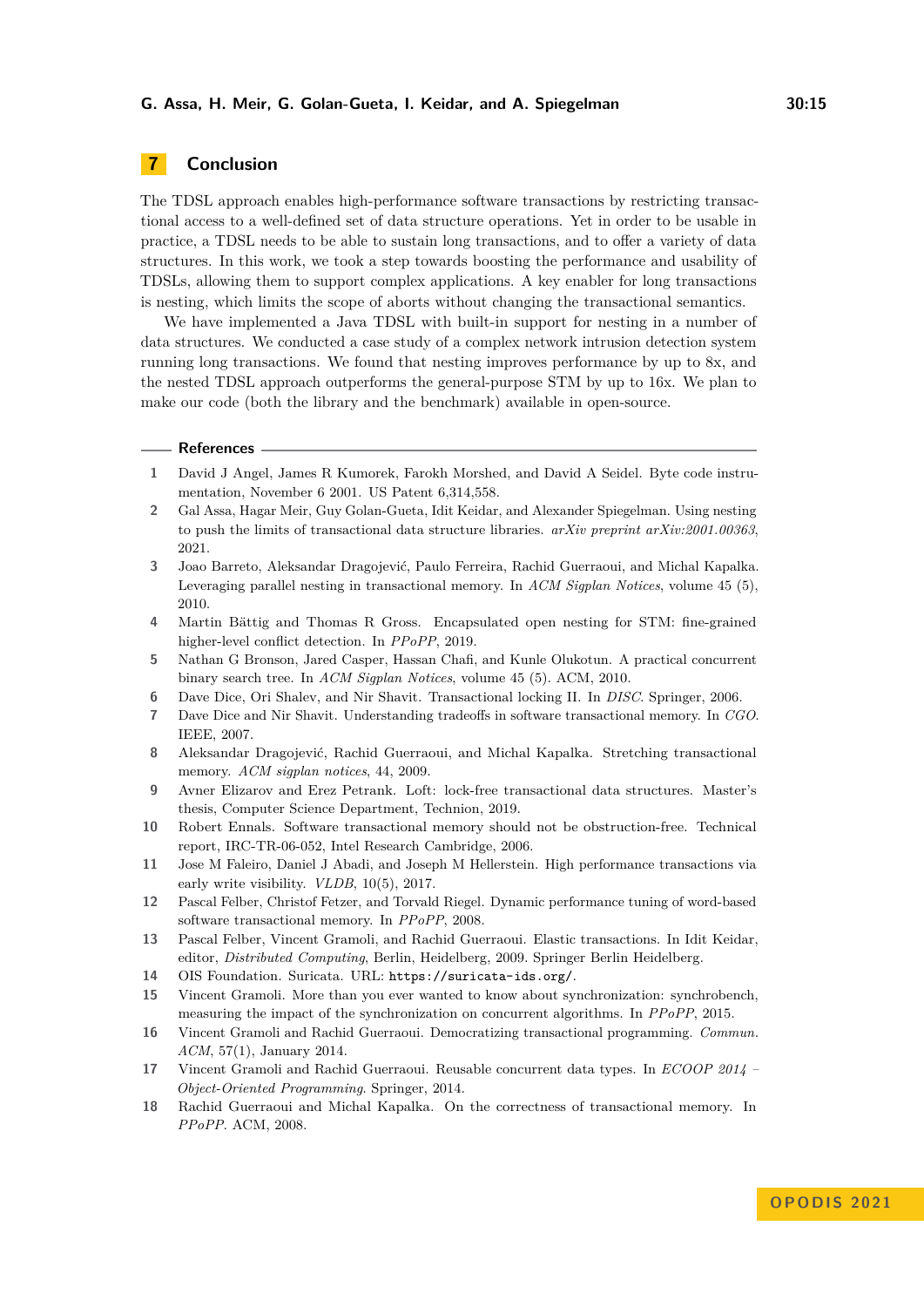### **30:16 Using Nesting to Push the Limits of Transactional Data Structure Libraries**

- <span id="page-15-16"></span>**19** Bart Haagdorens, Tim Vermeiren, and Marnix Goossens. Improving the performance of signature-based network intrusion detection sensors by multi-threading. In *WISA*. Springer, 2004.
- <span id="page-15-21"></span>**20** Ahmed Hassan, Roberto Palmieri, and Binoy Ravindran. Optimistic transactional boosting. In *PPoPP*, 2014.
- <span id="page-15-8"></span>**21** Steve Heller, Maurice Herlihy, Victor Luchangco, Mark Moir, William N Scherer, and Nir Shavit. A lazy concurrent list-based set algorithm. In *OPODIS*. Springer, 2005.
- <span id="page-15-1"></span>**22** Maurice Herlihy. The transactional manifesto: software engineering and non-blocking synchronization. In *PLDI 2005*. ACM, 2005.
- <span id="page-15-13"></span>**23** Maurice Herlihy and Eric Koskinen. Transactional boosting: a methodology for highlyconcurrent transactional objects. In *PPoPP*, 2008.
- <span id="page-15-3"></span>**24** Maurice Herlihy, Victor Luchangco, Mark Moir, and William N Scherer III. Software transactional memory for dynamic-sized data structures. In *PODC*. ACM, 2003.
- <span id="page-15-0"></span>**25** Maurice Herlihy and J Eliot B Moss. *Transactional memory: Architectural support for lock-free data structures*, volume 21 (2). ACM, 1993.
- <span id="page-15-12"></span>**26** Nathaniel Herman, Jeevana Priya Inala, Yihe Huang, Lillian Tsai, Eddie Kohler, Barbara Liskov, and Liuba Shrira. Type-aware transactions for faster concurrent code. In *Eurosys*, 2016.
- <span id="page-15-17"></span>**27** Guy Korland. Jstamp, 2014. URL: [https://github.com/DeuceSTM/DeuceSTM/tree/master/](https://github.com/DeuceSTM/DeuceSTM/tree/master/src/test/jstamp) [src/test/jstamp](https://github.com/DeuceSTM/DeuceSTM/tree/master/src/test/jstamp).
- <span id="page-15-5"></span>**28** Guy Korland, Nir Shavit, and Pascal Felber. Noninvasive concurrency with java STM. In *MULTIPROG*, 2010.
- <span id="page-15-10"></span>**29** Pierre LaBorde, Lance Lebanoff, Christina Peterson, Deli Zhang, and Damian Dechev. Waitfree dynamic transactions for linked data structures. In *PMAM*, 2019.
- <span id="page-15-7"></span>**30** Douglas Lea. *Concurrent programming in Java: design principles and patterns*. Addison-Wesley Professional, 2000.
- <span id="page-15-11"></span>**31** Lance Lebanoff, Christina Peterson, and Damian Dechev. Check-wait-pounce: Increasing transactional data structure throughput by delaying transactions. In *IFIP International Conference on Distributed Applications and Interoperable Systems*. Springer, 2019.
- <span id="page-15-18"></span>**32** Chi Cao Minh, JaeWoong Chung, Christos Kozyrakis, and Kunle Olukotun. STAMP: Stanford transactional applications for multi-processing. In *2008 IEEE International Symposium on Workload Characterization*, 2008.
- <span id="page-15-14"></span>**33** John Eliot Blakeslee Moss. Nested transactions: An approach to reliable distributed computing. Technical report, MIT Cambridge lab, 1981.
- <span id="page-15-22"></span>**34** Shuai Mu, Sebastian Angel, and Dennis Shasha. Deferred runtime pipelining for contentious multicore software transactions. In *EuroSys*. ACM, 2019.
- <span id="page-15-15"></span>**35** Yang Ni, Vijay S Menon, Ali-Reza Adl-Tabatabai, Antony L Hosking, Richard L Hudson, J Eliot B Moss, Bratin Saha, and Tatiana Shpeisman. Open nesting in software transactional memory. In *PPoPP*, 2007.
- <span id="page-15-20"></span>**36** Vern Paxson. Bro: a System for Detecting Network Intruders in Real-Time. *Computer Networks*, 31(23-24):2435–2463, 1999. URL: <http://www.icir.org/vern/papers/bro-CN99.pdf>.
- <span id="page-15-4"></span>**37** Dmitri Perelman, Anton Byshevsky, Oleg Litmanovich, and Idit Keidar. Smv: selective multi-versioning stm. In *DISC*. Springer, 2011.
- <span id="page-15-19"></span>**38** Martin Roesch et al. Snort: Lightweight intrusion detection for networks. In *Lisa*, volume 99, 1999.
- <span id="page-15-2"></span>**39** Michael Scott. Transactional memory today. *SIGACT News*, 46(2), June 2015.
- <span id="page-15-6"></span>**40** Nir Shavit and Itay Lotan. Skiplist-based concurrent priority queues. In *IPDPS 2000*. IEEE, 2000.
- <span id="page-15-9"></span>**41** Alexander Spiegelman, Guy Golan-Gueta, and Idit Keidar. Transactional data structure libraries. In *PLDI 2016*. ACM, 2016.